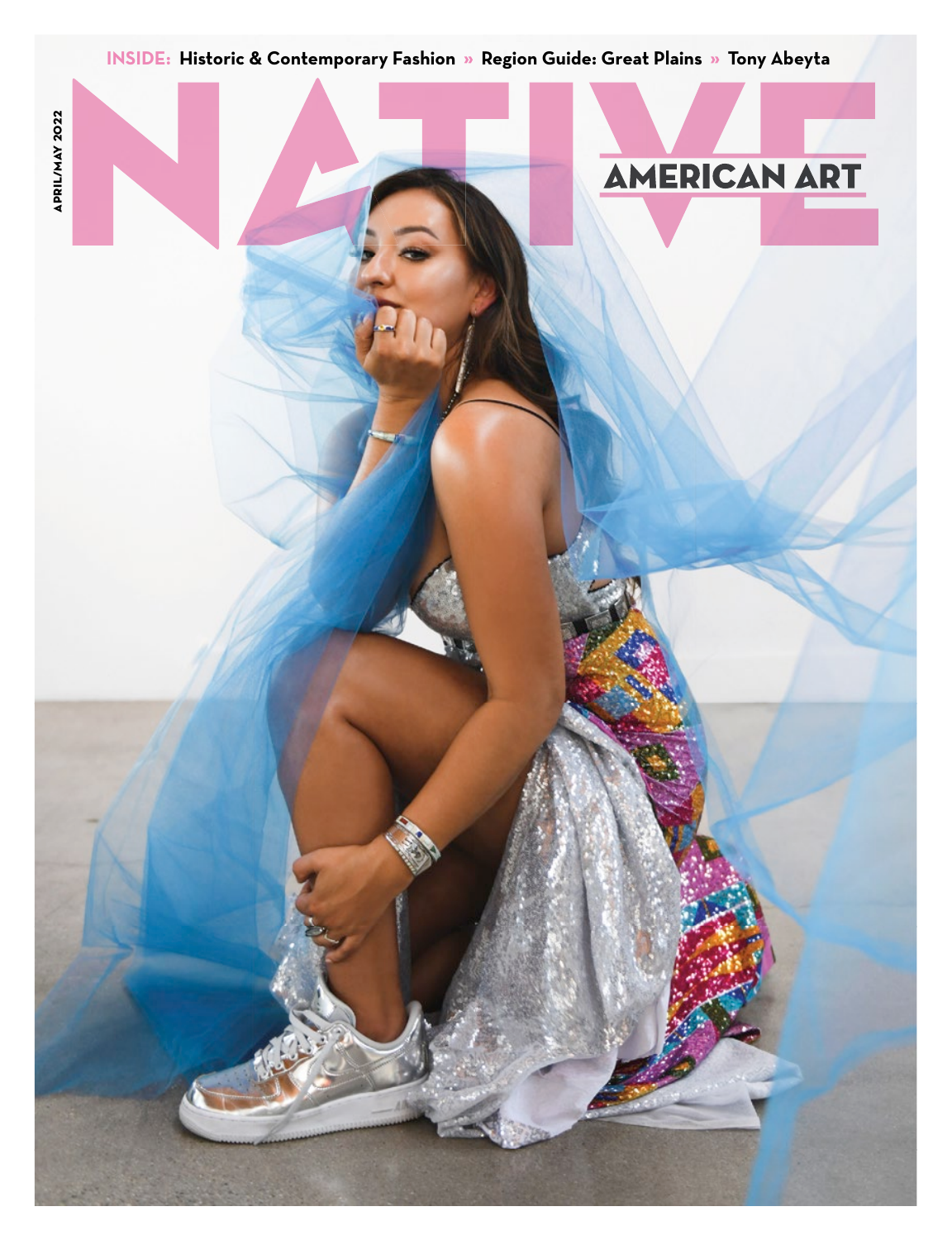## Taos Lights

An exhibition at the Couse-Sharp Historic Site highlights a variety of artwork.

## TAOS, NM

Now open at the Couse-Sharp Historic Site in Taos, New Mexico, is *La Luz de Taos*, an exhibition that features nearly a dozen different mediums—from paintings and bronzes to weavings, pottery, jewelry, fashion and carvings—all from some of the top artists in the country.

The site, which has the homes and studios of painters Eanger Irving Couse and Joseph Henry Sharp, is celebrating the opening of its Lunder Research Center, an exhibition space that also has significant storage for archives, artwork and historical objects. The center is a repository for all things Taos, including much of its early art history as artists from all around the world discovered the Taos Pueblo and surrounding area in the early 20<sup>th</sup> century.

Thirty-nine artists will be featured in the exhibition, including a number of prominent Native American artists: glasswork by Ira Lujan, pottery by Susan Folwell and Russell Sanchez, photography by Cara



**ARASSA** 

- **1. Russell Sanchez (San Ildefonso Pueblo)**, polychrome water jar, pottery, 5½ x 7½"
- **2. Tammy Garcia (Santa Clara Pueblo)**, *Hummingbird*, bronze, 5½ x 10 ½ x 2"
- **3. Patricia Michaels (Taos Pueblo)**, *Inside the Taos Pueblo Mountain*, mixed media (cloth, painting, devoré, distressing, beading), women's size 8

**1**